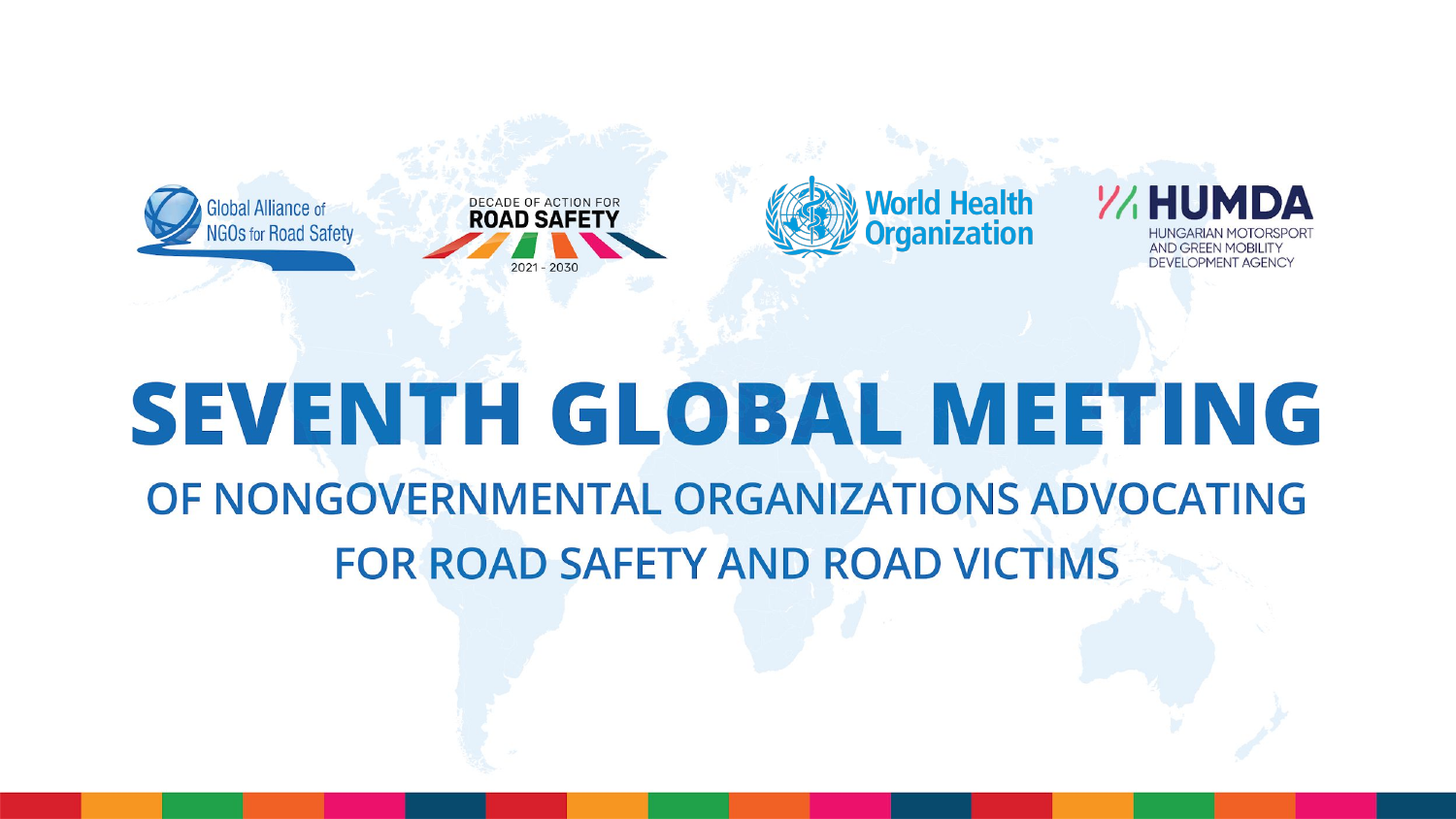



# **Member survey results** Chika Sakashita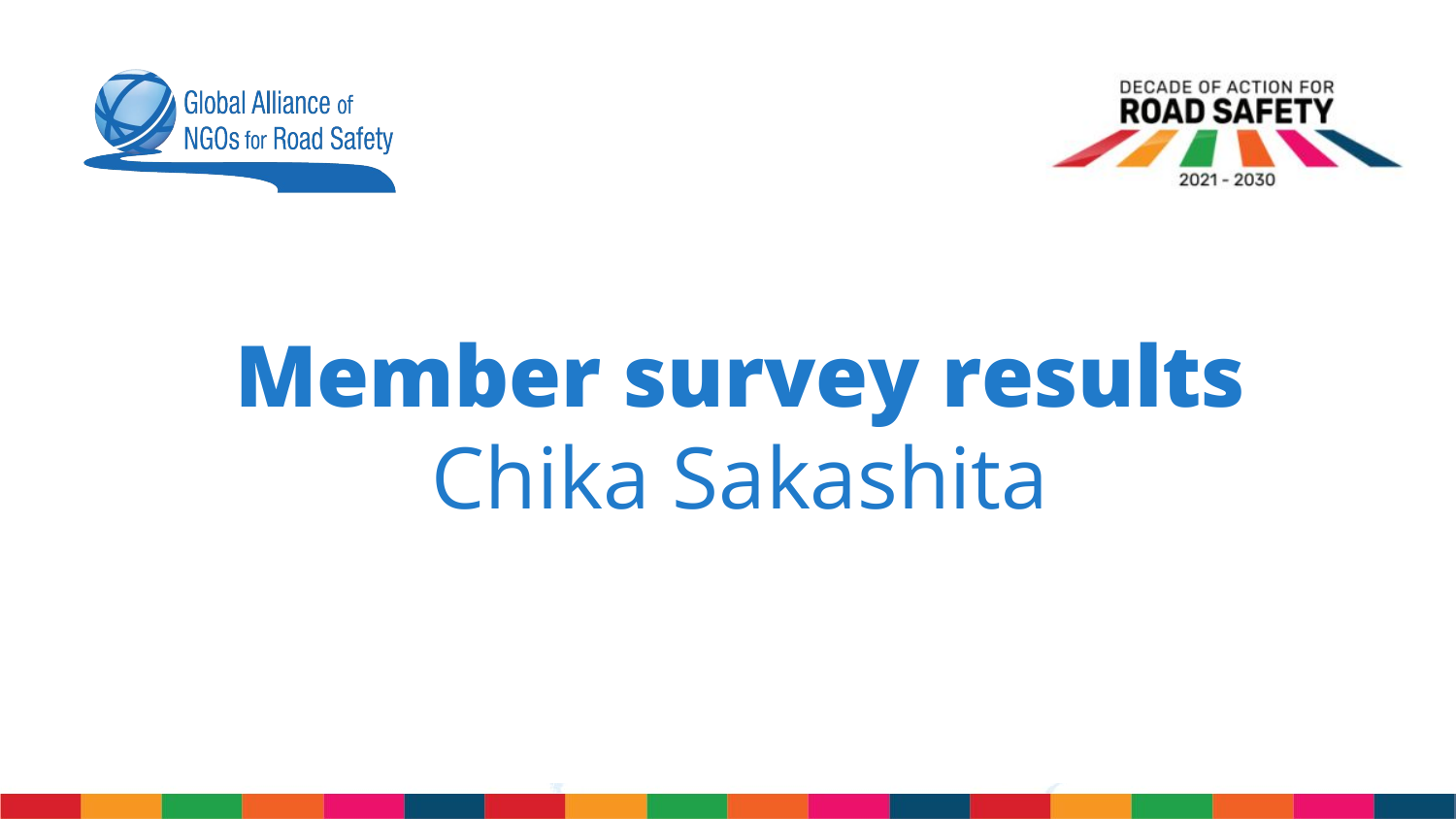



- 1. Alliance member survey: why & how
- 2. Survey respondents & Key findings
- 3. How the Alliance is using the member survey results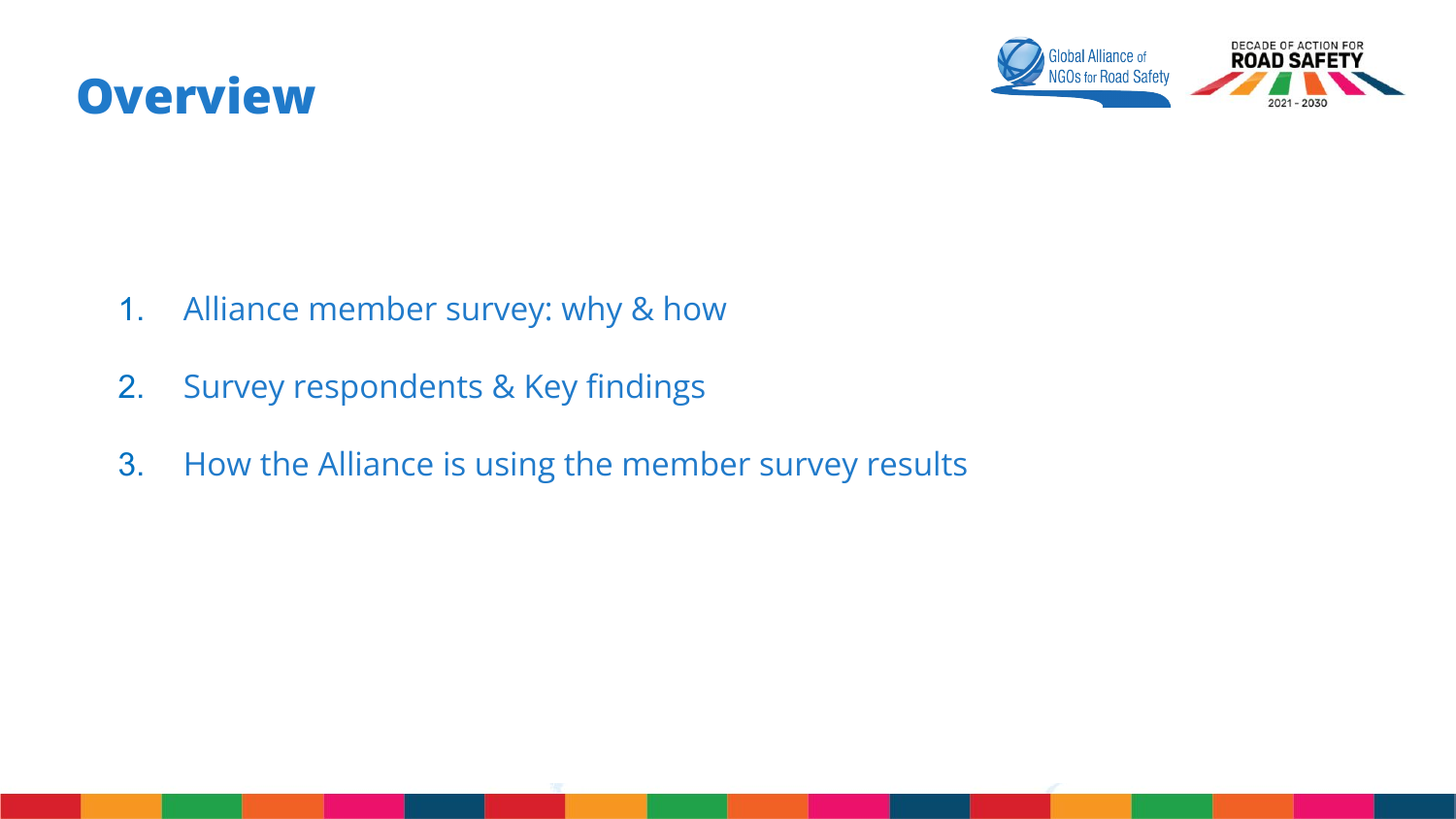### **Member survey 2021**



#### **Why**

In anticipation of the new Global Plan…

1. To review Alliance contributions to NGO capacity growth

2. To identify NGO opportunities & readiness for the Second Decade of Action

3. To identify NGO capacity building needs

#### **How**

- Online survey open 14 Jan 3 Feb 2021
- English, Spanish & French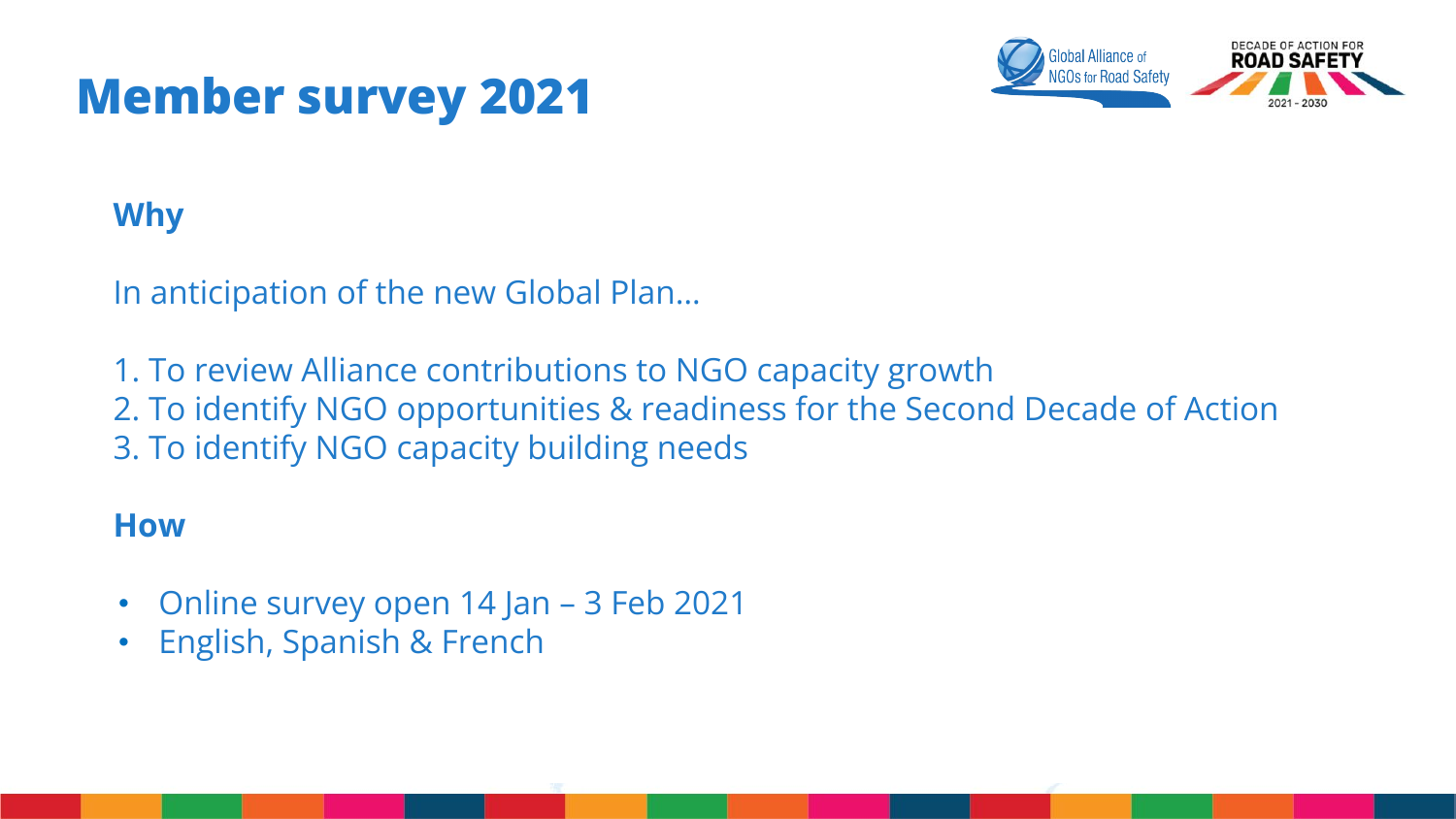



#### A total of **100 NGOs** from **53 countries** responded

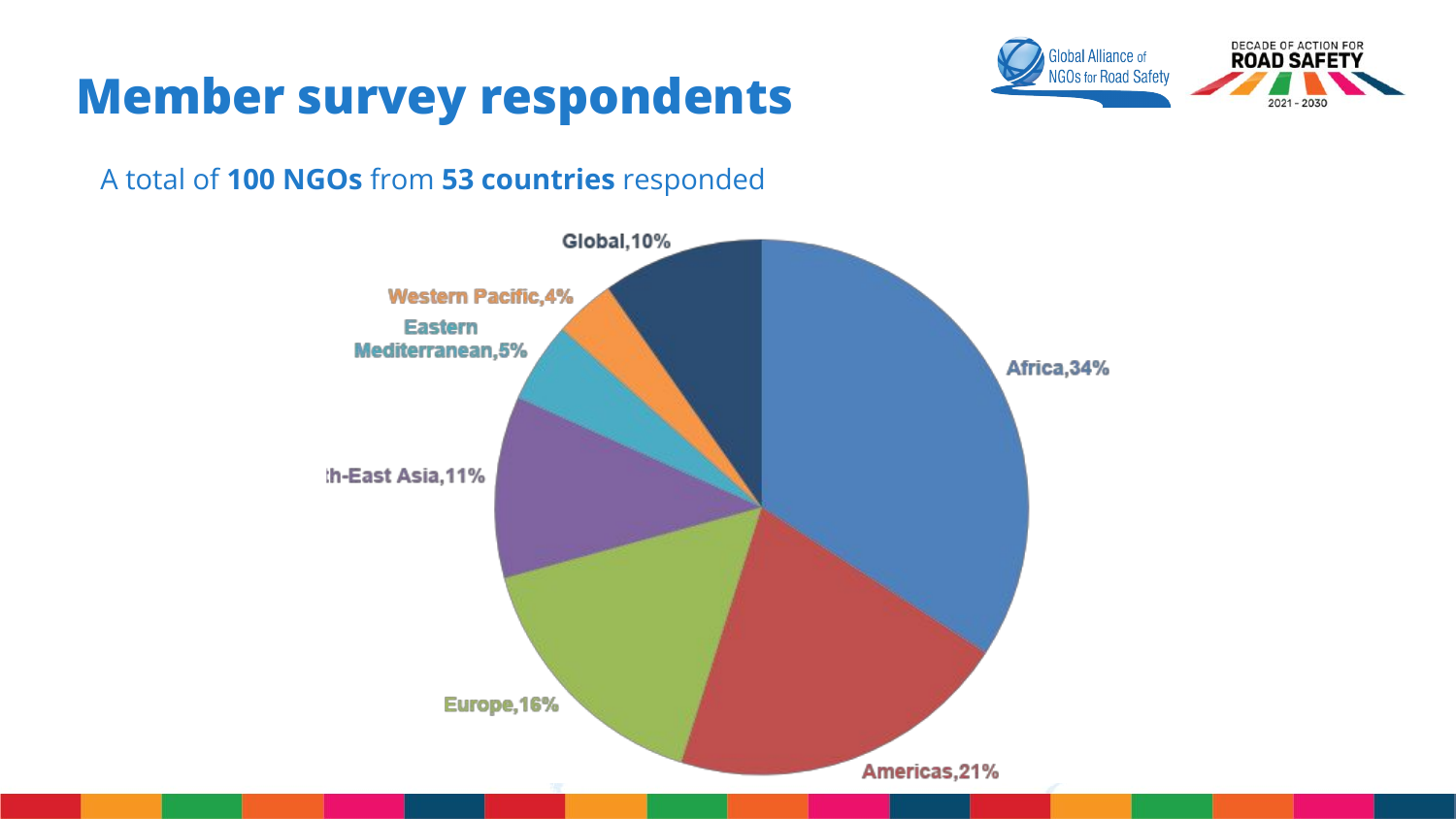

### **Member survey respondents**

#### **NGO areas of work**

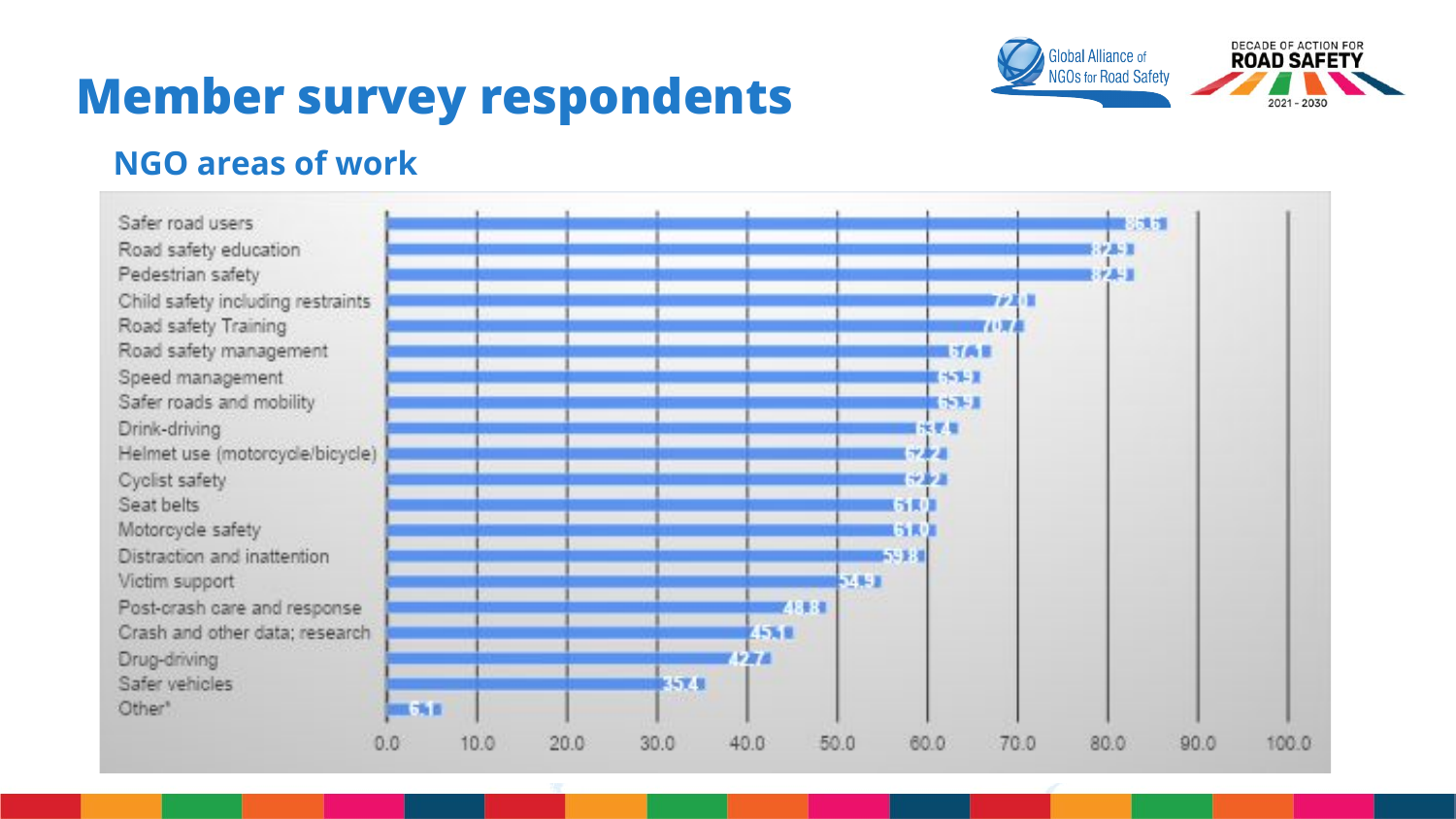

100.0

### **Member survey respondents**

#### **NGO activities**

 $90.2$ Using social media (facebook, twitter, instagram) Education/training programs 829 81.7 Public information campaigns 76.8 Active engagements with government authorities Working with traditional media (TV, radio, newspapers). 73.2  $51.2$ Data collection / research / evaluation  $45.1$ Petitioning 37.8 Policy papers Public rallies / demonstrations 36.6 Other<sup>®</sup> 13.4  $0.0$ 10.0 20.0  $30.0$  $40.0$ 50.0 60.0 70.0 80.0  $90.0$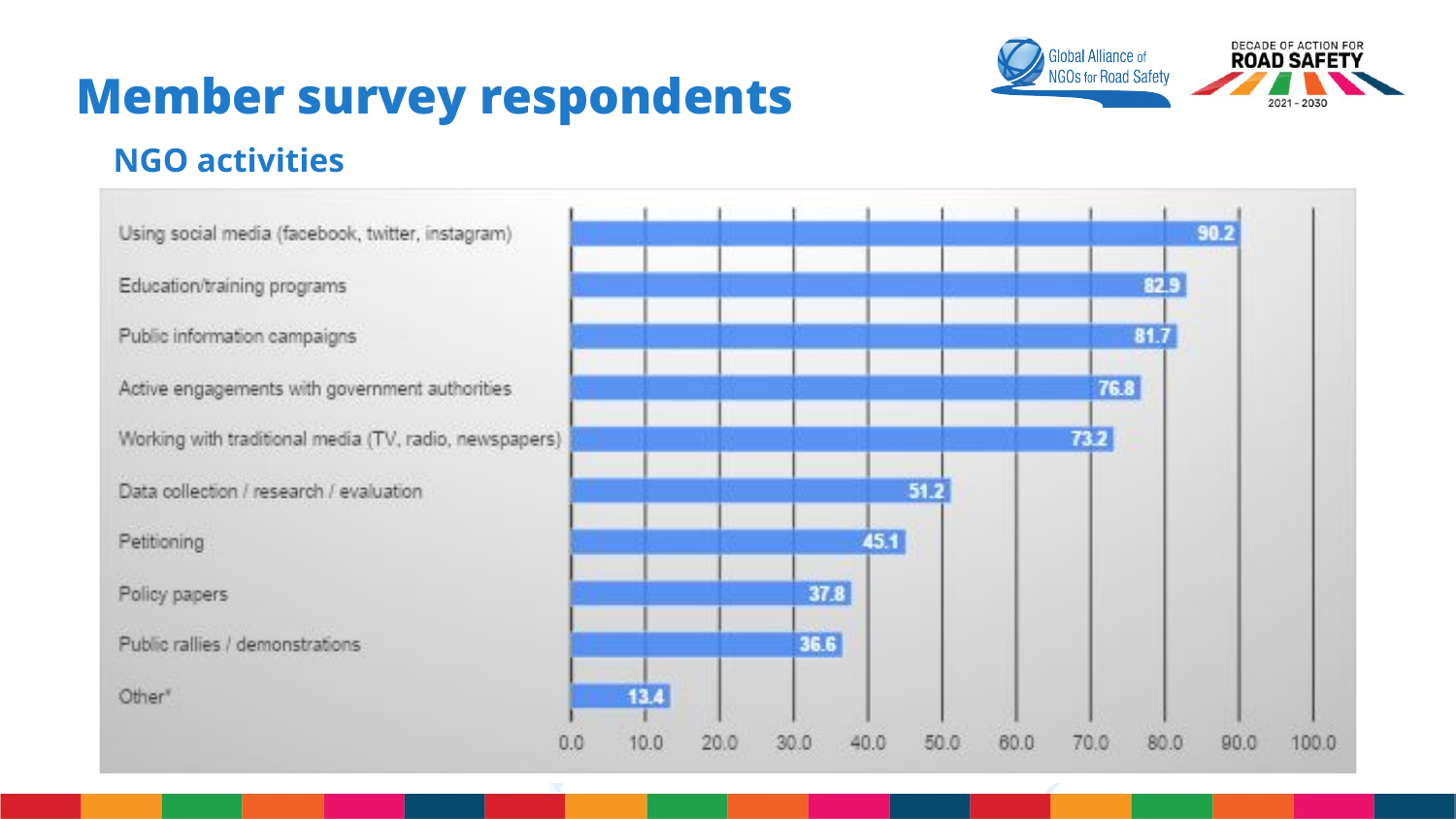

### **Member survey respondents**

#### **NGO human resources**

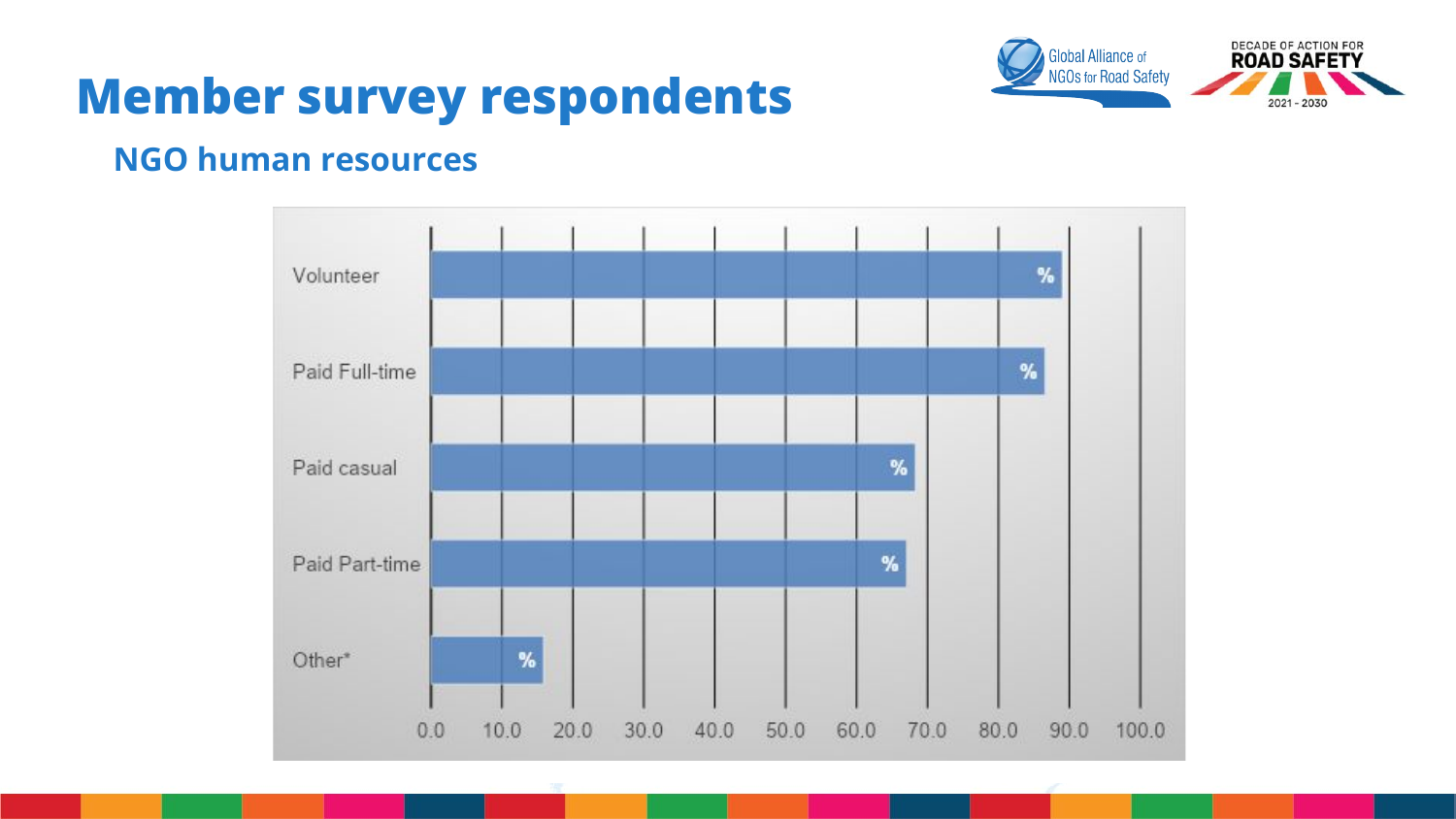



#### **NGO funding** – range \$0 to over a million

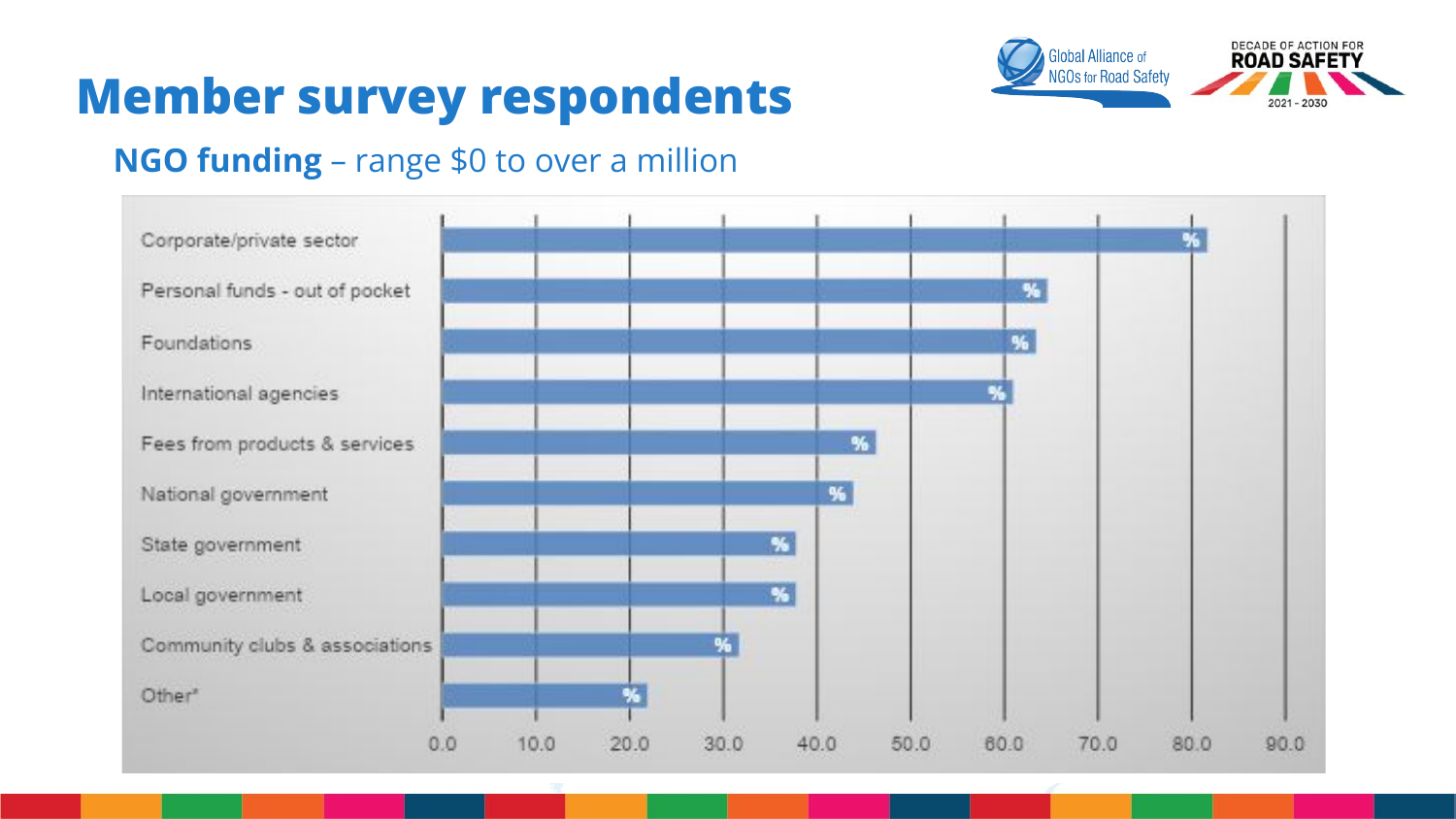



#### **Alliance contributions to NGO capacity growth**

#### **Top 10 growth areas:**

- 1. Information & awareness building
- 2. Networking
- 3. Advocacy
- 4. Training/education
- 5. Partnership/coalition building
- 6. Provision of expertise and advice
- 7. Acting as channels to make citizens' voices heard
- 8. Development of solutions/approaches
- 9. Research, monitoring and evaluation
- 10. Data collection & use

Other areas of Alliance influence:

- NGO credibility
- Sense of unity
- Sharing & learning of best practice internationally
- NGO funding opportunities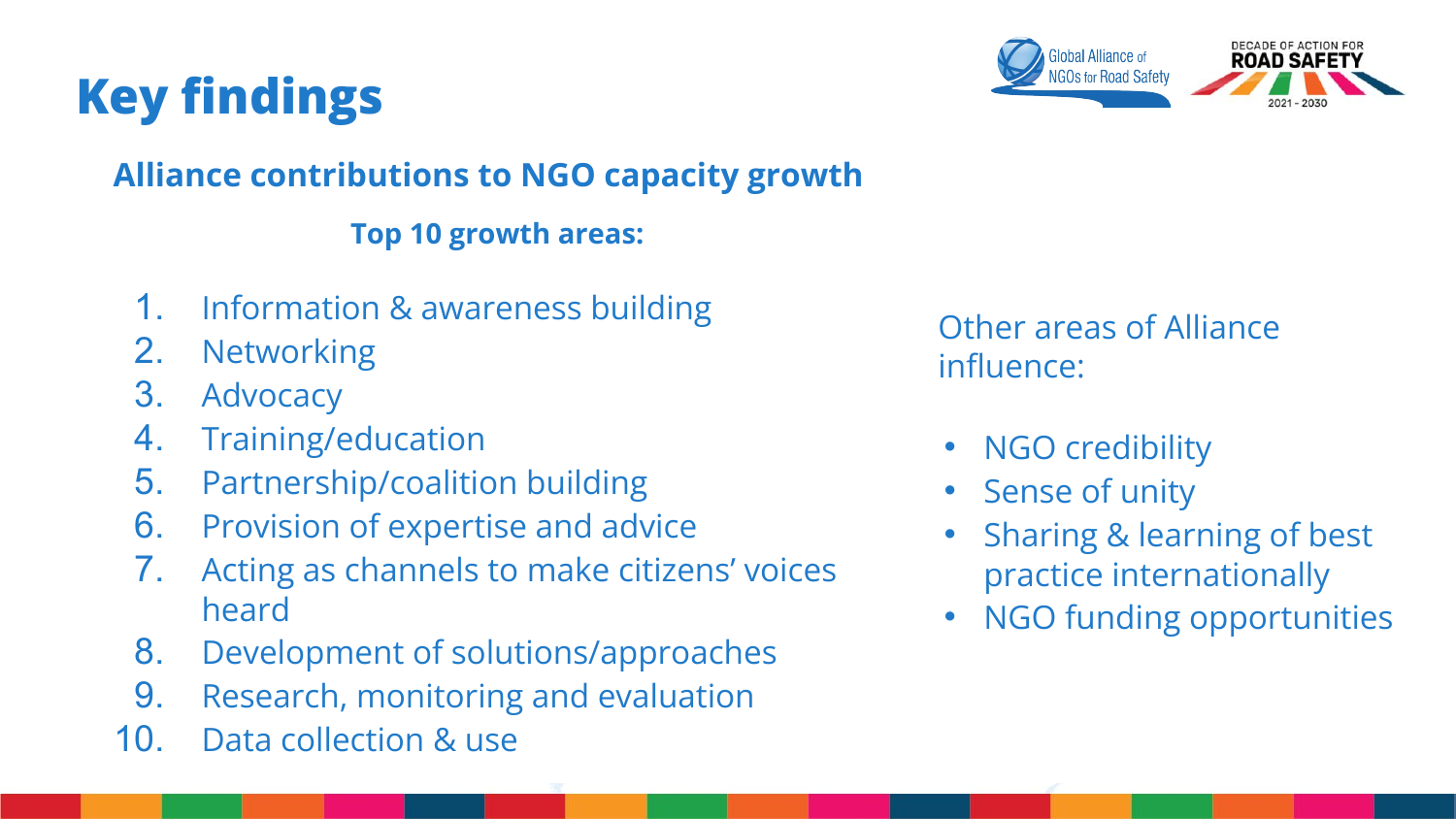

#### **Alliance contributions to NGO capacity growth**

#### **Top 10 Alliance activities:**

- 1. #CommitToAct
- 2. Alliance LIVE sessions
- 3. Global Alliance newsletter
- 4. News & events on Alliance website
- 5. Global Meetings of NGOs
- 6. Alliance Empowerment program webinars
- 7. Alliance publications
- 8. Commitment Tracker
- 9. Alliance Advocates Program
- 10. Alliance representations in UN forums

63% reported Alliance activities were **just right** in meeting NGO needs.

*What Alliance could do differently:* Tailoring Alliance activities to NGO needs and/or specific regions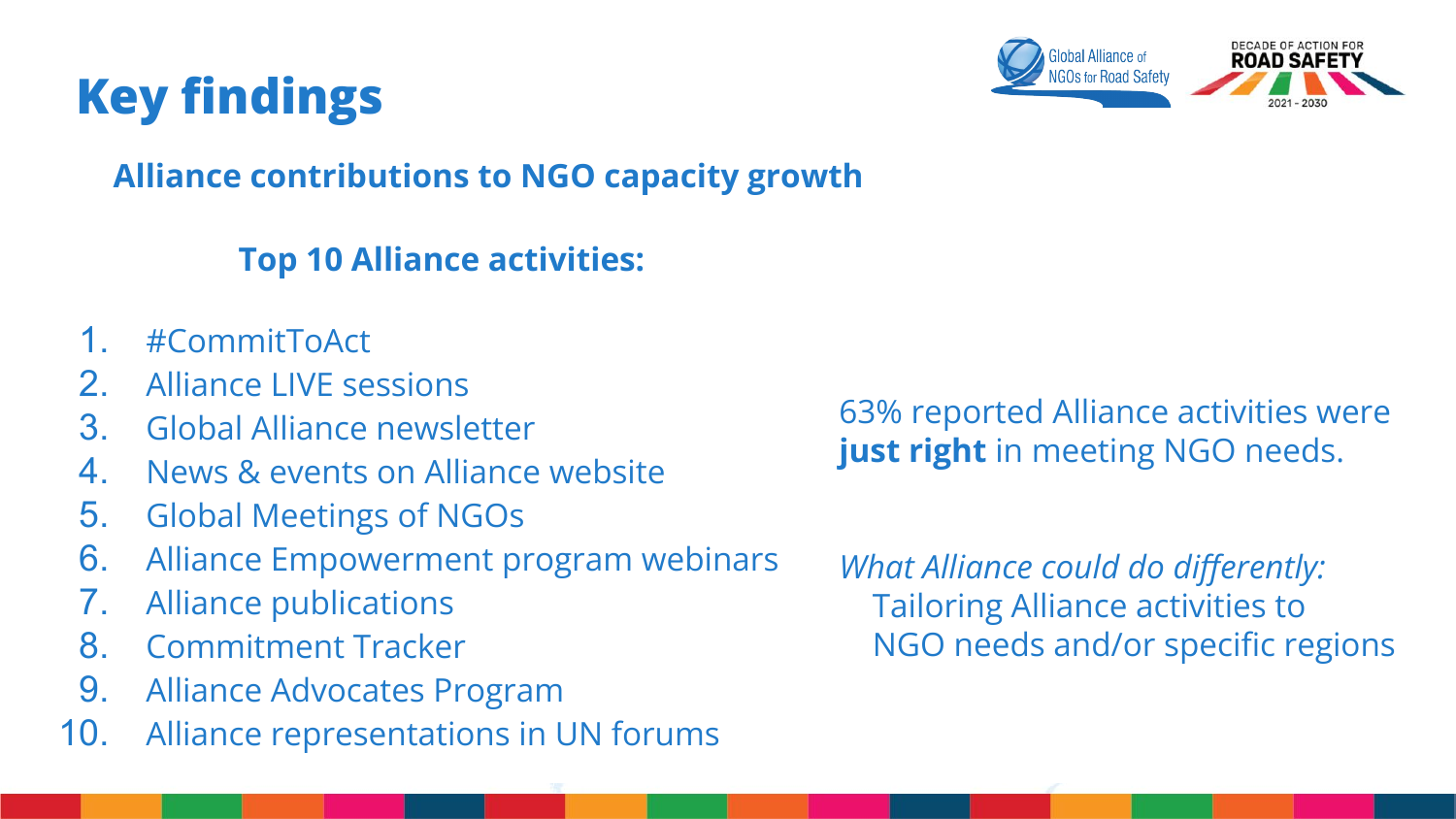

#### **NGO opportunities & readiness for the new Decade of Action**

**Key opportunities** identified by members:

- New funding
- Greater collaborations & partnerships
- Greater NGO credibility/recognition
- NGO working with government
- Greater inclusion of NGO
- Greater commitments/actions from all sectors including government
- Global movement to push greater actions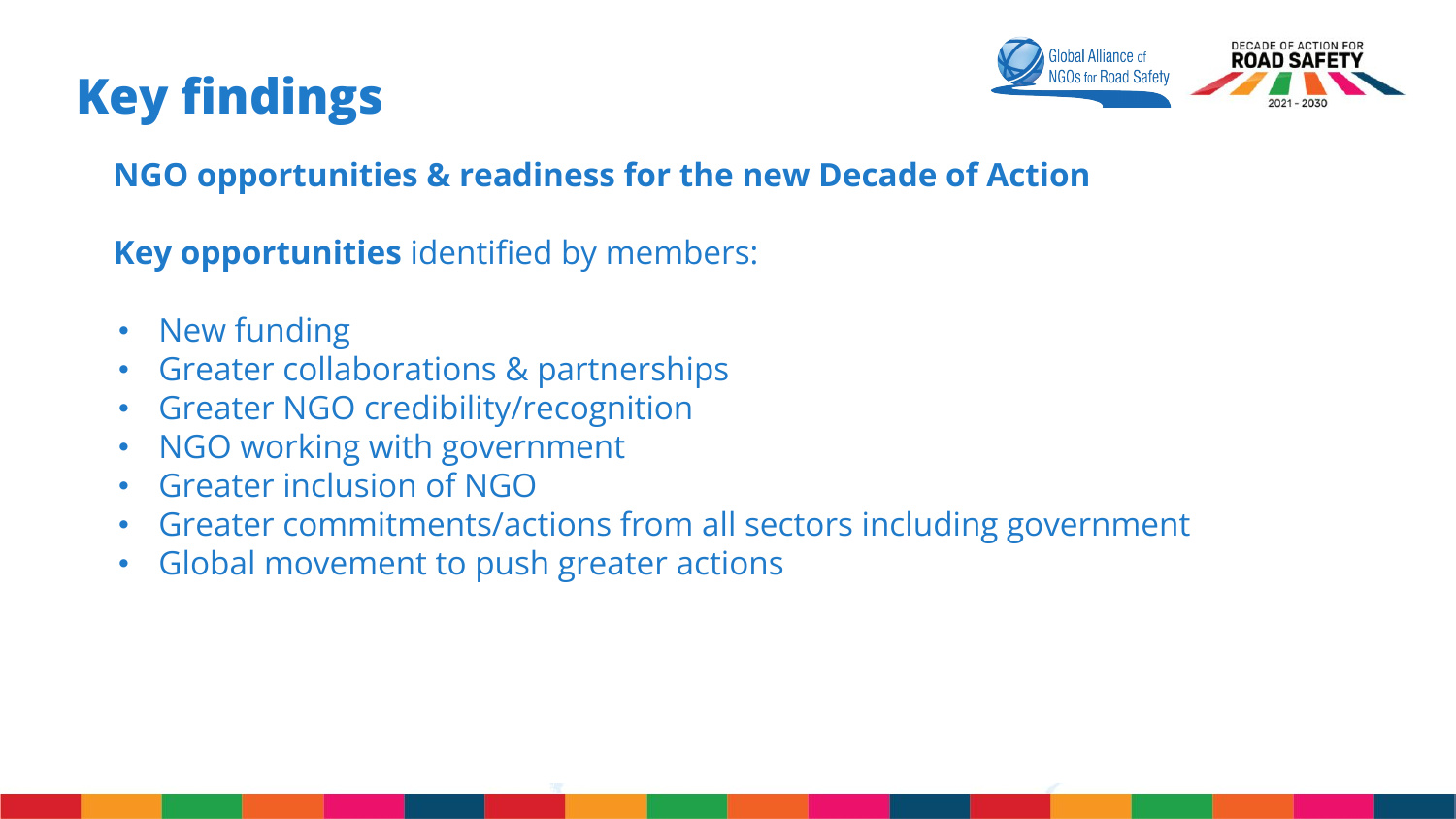

#### **NGO opportunities and readiness for the new Decade of Action**

**Top 5 enablers** of NGO contribution to the past decade

- 1. Appropriate knowledge & skills within the NGO
- 2. NGO meaningful participation in decision making process
- 3. Strategic/action plan within the NGO
- 4. Alliance support of NGOs
- 5. NGO access to data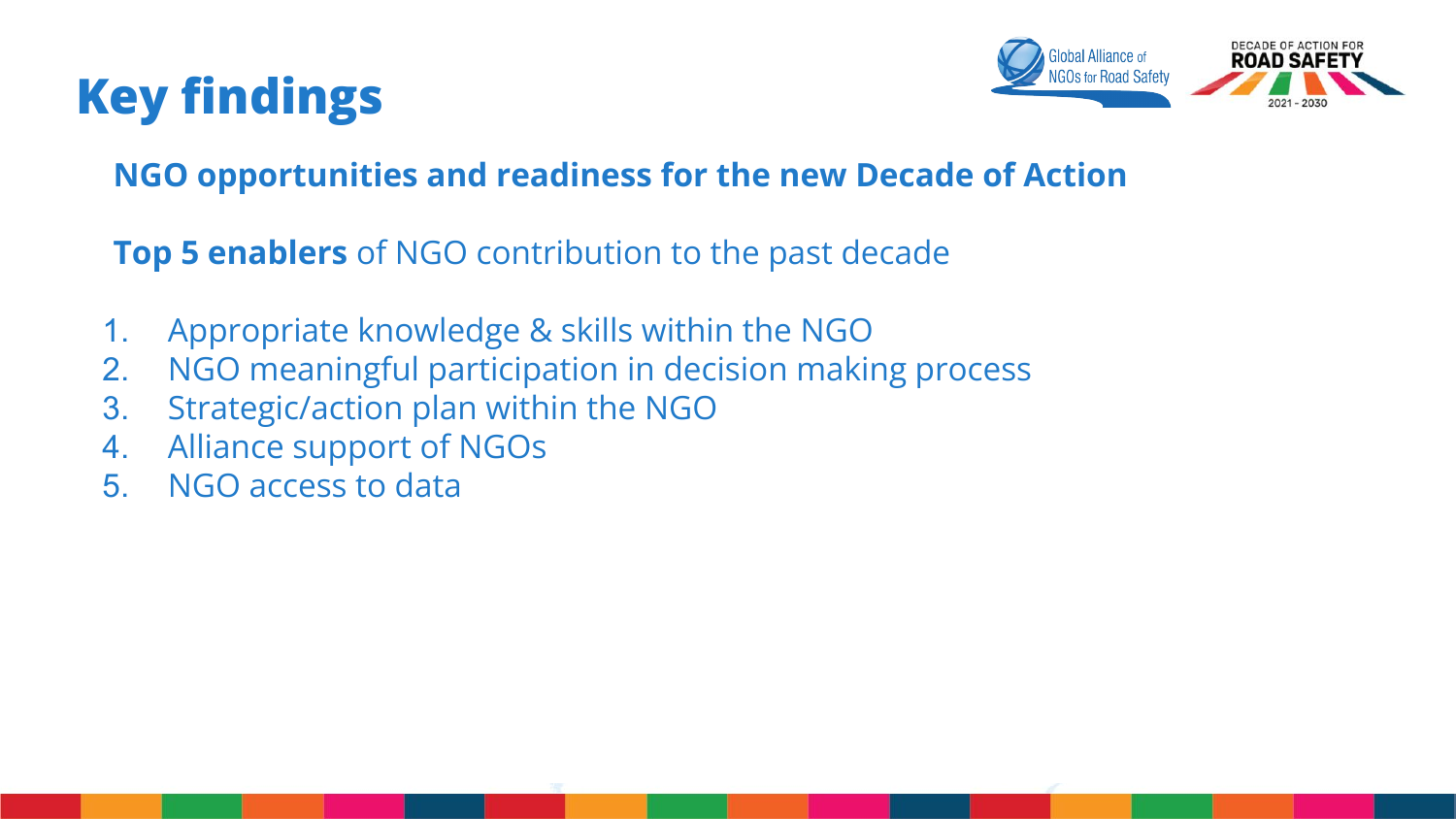

#### **NGO opportunities and readiness for the Second Decade of Action**

**Top 5 inhibitors** of NGO contribution to the past decade

- 1. Lack of funding of NGO
- 2. Lack of road safety accountable focal point in government
- 3. Lack of reliable data
- 4. Lack of NGO meaningful participation
- 5. Lack of NGO access to data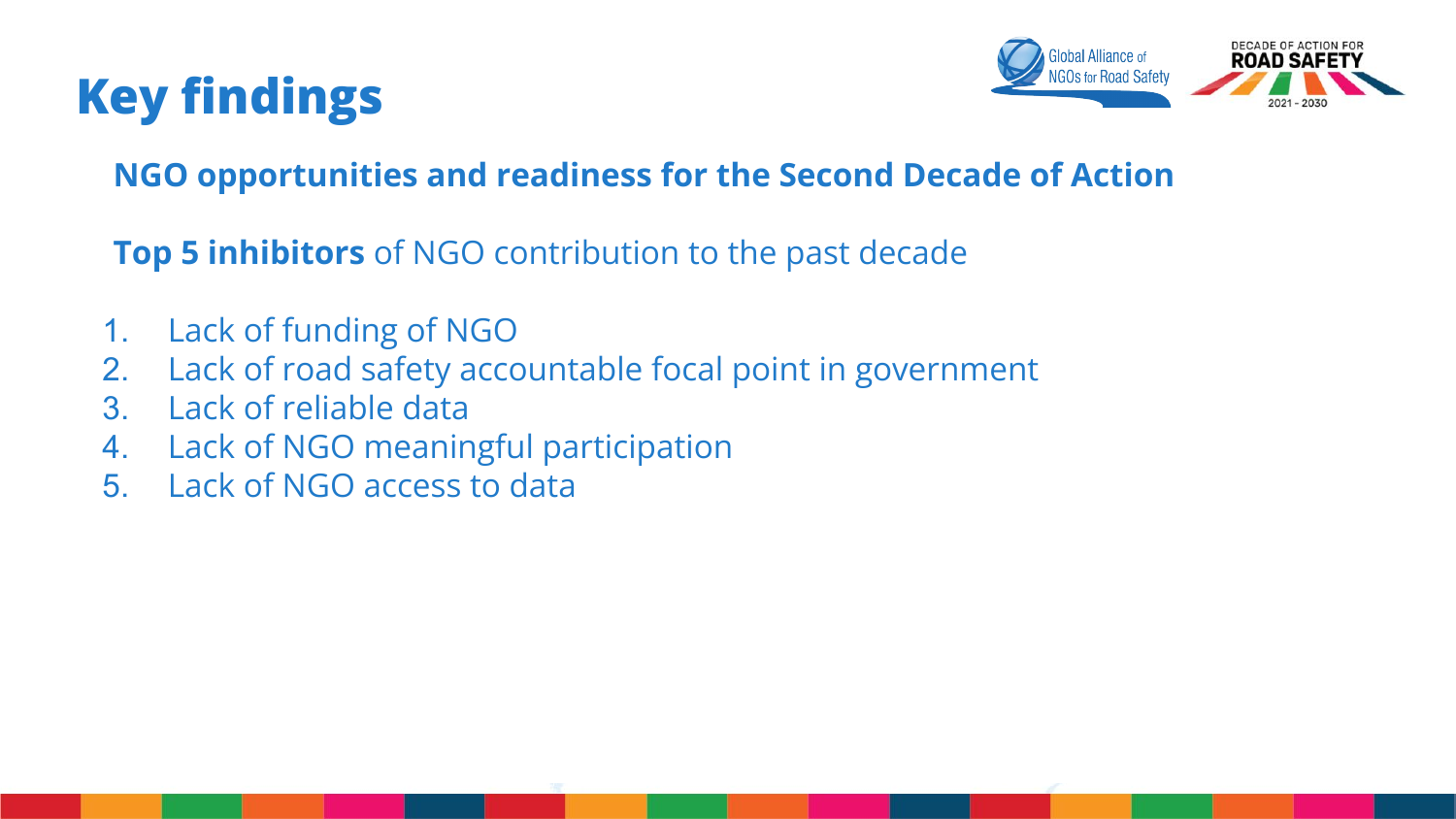



#### **NGO opportunities and readiness for the Second Decade of Action**

Evidence of strong **NGO capacity & readiness**

- 70% saw and described opportunities for the new decade.
- 89% identified their best single success in terms of positive road safety outcomes.
- 80% of those identified what was key to that success.
- 78% of those who reported to have faced challenges in their attempts to improve road safety said they addressed those challenges.
- 85% articulated NGO roles & responsibilities.
- 76.8% have a mission statement/strategic objectives/articulated goals.
- 61% have an annual strategic/action plan.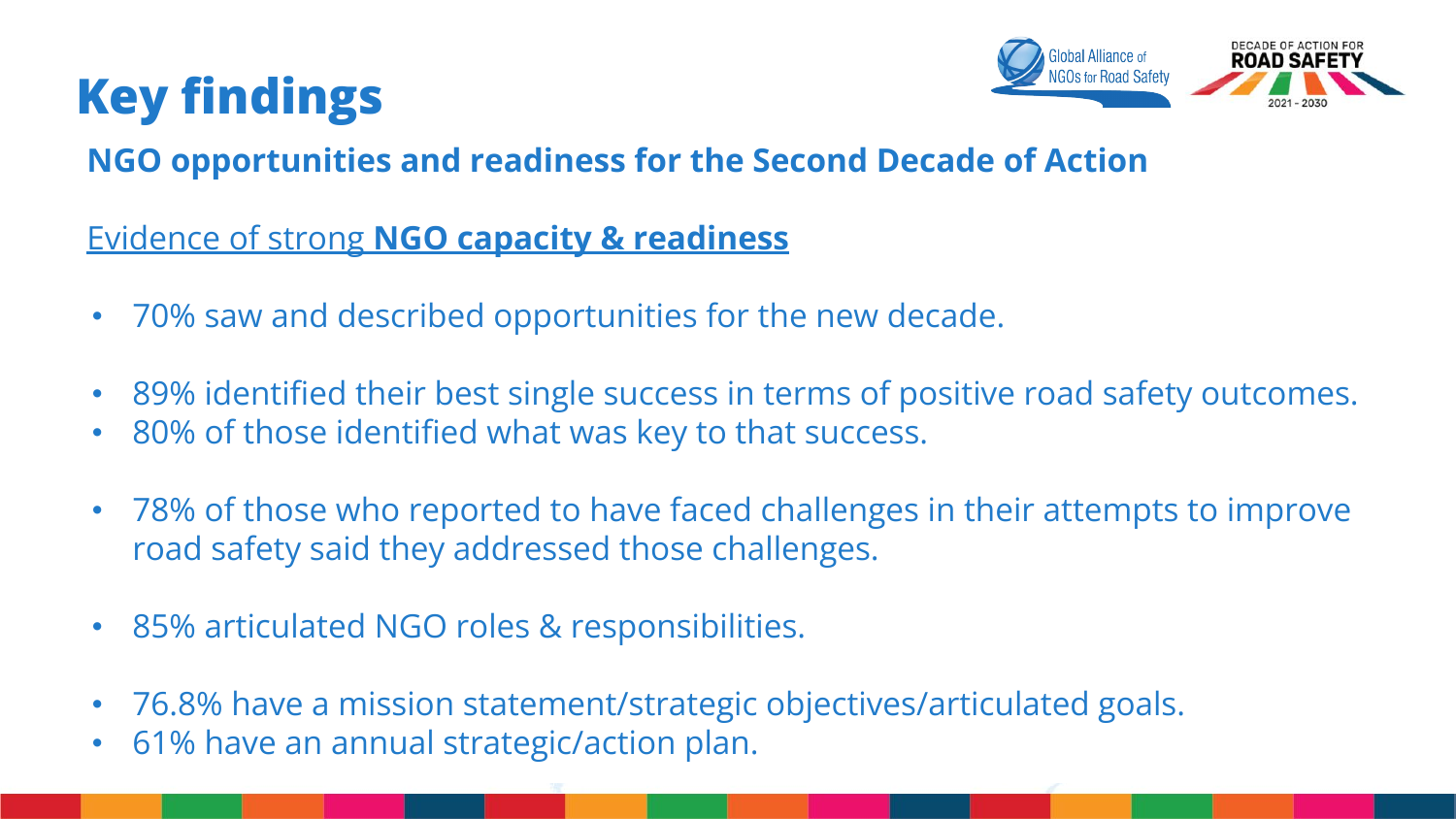



#### **Key to NGO success**

- 1. Establish/develop/sustain relationship with government
- 2. Professional expertise
- 3. Establish/develop/sustain relationship with other organizations
- 4. Effective presentation of relevant evidence for what works
- 5. Use of clear language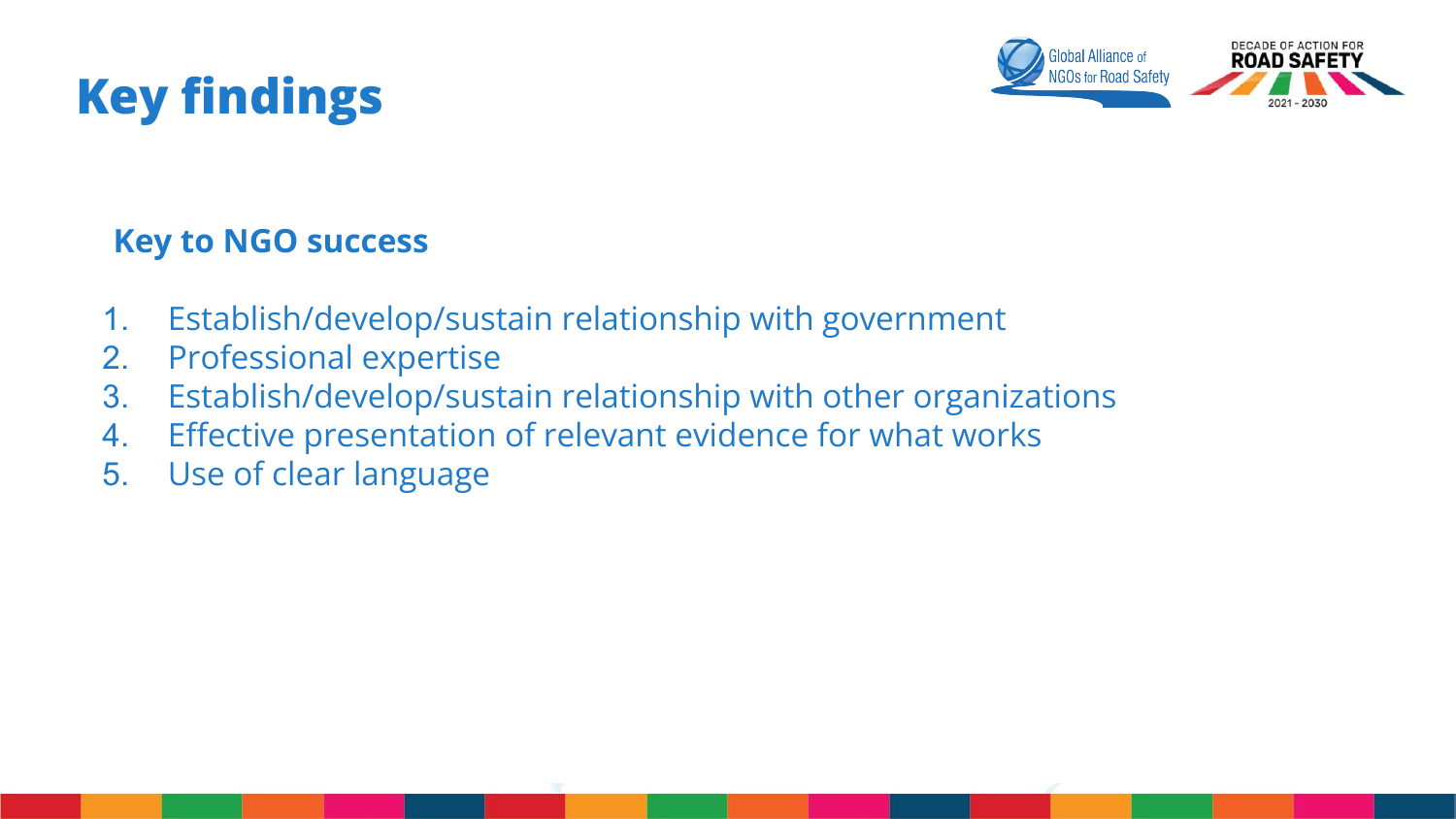

#### **Roles & responsibilities of NGOs**

- Advocacy & bring change
- Work with government & participate in decision-making process
- Hold governments accountable
- Conduit between community & government
- Support and empower victims & community in road safety actions
- Collaborations & partnerships
- Ensure evidence base
- Data collection, research, monitoring & evaluation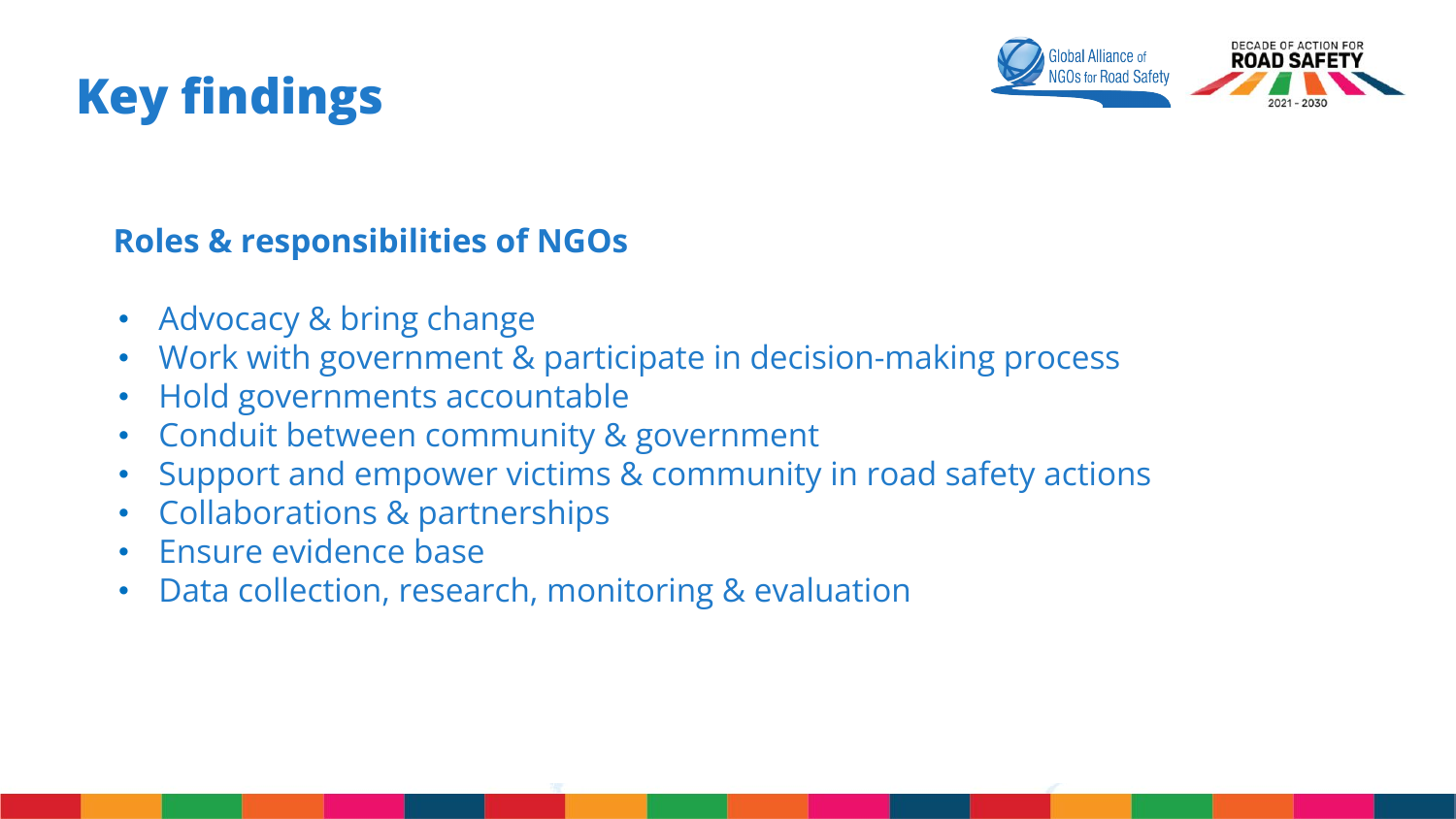



#### **NGO capacity building needs for the new Decade**

#### **Top 10 areas**

- 1. Fundraising
- 2. Partnership/coalition building
- 3. NGO meaningful participation
- 4. Training
- 5. Advocacy
- 6. Provision of expertise & advice
- 7. Networking
- 8. Information & awareness building
- 9. Research, monitoring & evaluation
- 10. Victim support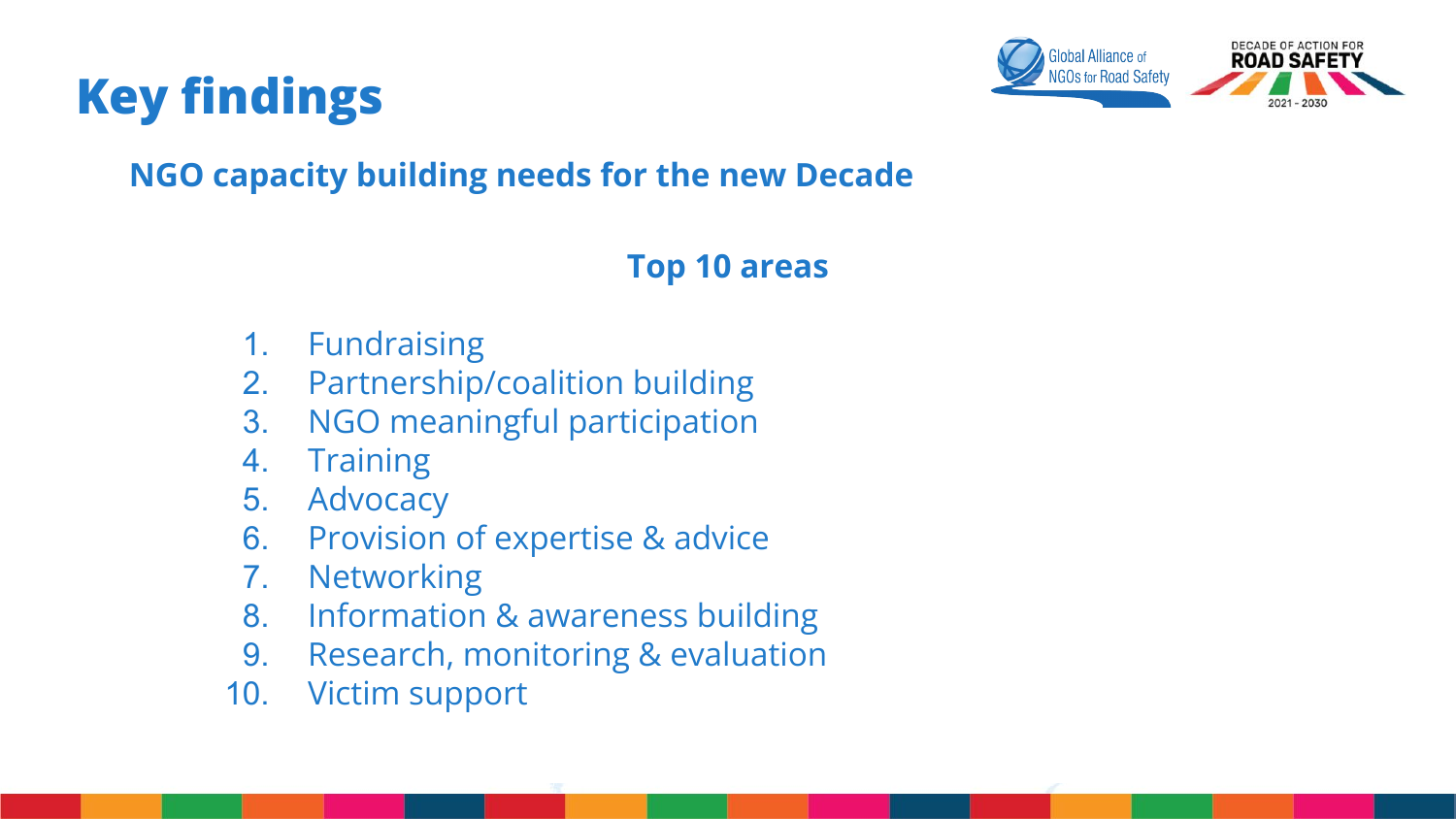

#### **NGO capacity building needs**

Top 10 Alliance activities which will help NGO contributions to the new decade

- 1. Global Meetings of NGOs
- 2. Alliance Advocates Program
- 3. Global Alliance Newsletter
- 4. #CommitToAct
- 5. Webinars
- 6. Alliance representations in UN forums
- 7. Alliance LIVE sessions
- 8. Alliance publications
- 9. Alliance Seed Program
- 10. News & Events on the Alliance website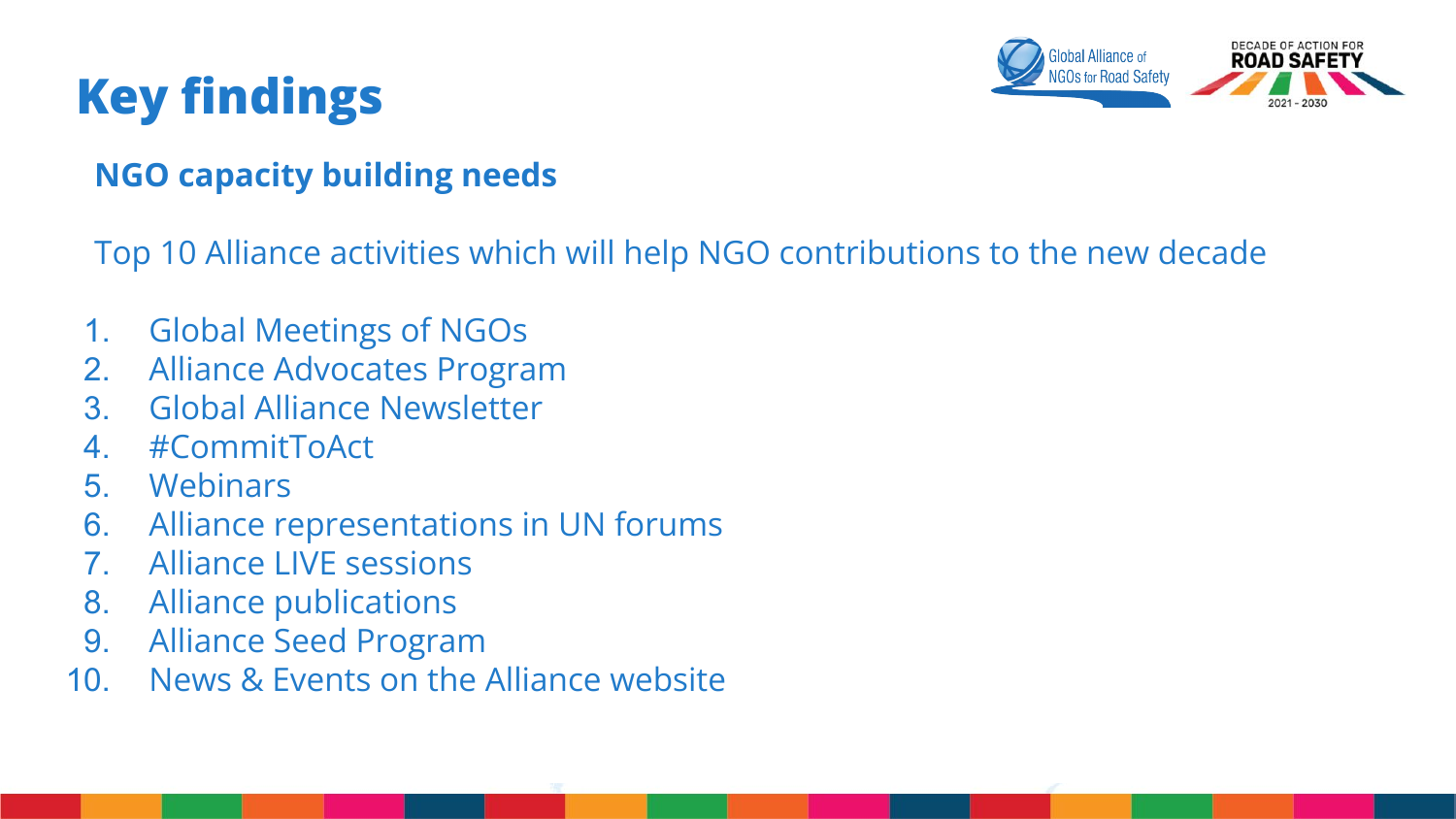



Alliance is actively using member survey results to improve what we do and serve our diverse members more effectively:

- Strengthen Alliance Secretariat with expanded expertise to meet the growing needs & roles of NGOs in road safety.
- Strengthen member consultations in developing Alliance activities *e.g. Regional consultation meetings & workshops leading up to Global Meeting*
- Strengthen member data collection & use to more effectively tailor Alliance activities to member needs *e.g. Global Meeting registration data, Incubator, Regional Chapters*